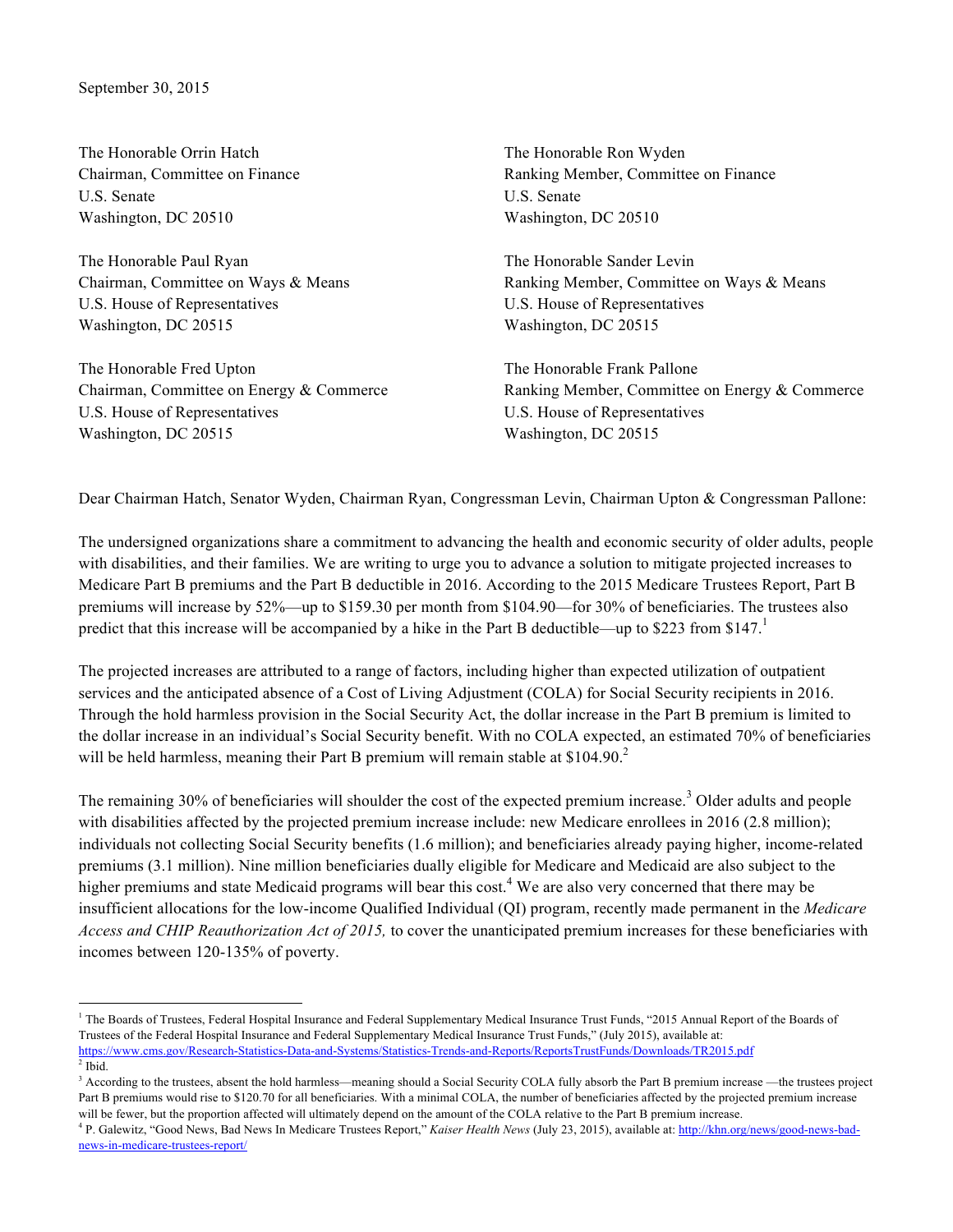Unlike the 2016 Part B premium projections, the estimated increase in the Part B deductible will affect all Medicare beneficiaries. The beneficiaries who would be most significantly affected by the deductible increase include those enrolled in traditional Medicare with no supplemental coverage (such as a Medigap plan or employer-sponsored retiree coverage) and those whose supplemental coverage does not cover the Part B deductible. In 2013, an estimated 8.5 million beneficiaries had only traditional Medicare or lacked first-dollar supplemental coverage through Medigap or an employer-sponsored plan.<sup>5</sup> These individuals will shoulder the expense of a higher deductible, as will State Medicaid programs responsible for dually eligible beneficiaries. Similarly, consumers that purchase Medigap plans may bear this expense in the form of higher Medigap premiums, as may retirees and their employer sponsors.

We are deeply concerned by the projected Part B premium and deductible increases, most notably for current and newly eligible beneficiaries living on low- and fixed incomes. In 2014, half of the Medicare population lived on annual incomes of \$24,150 or less.<sup>6</sup> Newly enrolled Medicare beneficiaries, those not collecting Social Security benefits—many of whom are retired public servants—and State Medicaid programs should not be expected to carry the burden of paying for increased costs in Part B through higher premiums and cost sharing.

Working alongside the U.S. Department of Health and Human Services (HHS), we urge you to advance a solution that will significantly lessen the projected Part B premium and deductible increases in 2016. Congress should support HHS' ability to mitigate the premium and deductible increases, including reconsidering the amount beneficiaries contribute to the Supplementary Medical Insurance Trust Fund and the amount of funds that are allocated to the Trust Fund reserve. HHS needs flexibility to implement a variety of proposed solutions, including calculating the deductible using the 2016 projected premium before application of the hold harmless, rather than using the premium after the hold harmless is applied. As you consider options, we also encourage you to consider prior, bipartisan legislation, the *Medicare Premium Fairness Act of 2009.* This bill effectively extended the hold harmless to all Medicare beneficiaries and passed the U.S. House of Representatives with an overwhelming bipartisan majority.

Importantly, we ask that you consider options in the spirit of this proposal that would shield beneficiaries from the unintended consequences resulting from the application of the hold harmless provision. Specifically, no beneficiary should be forced to pay more than they otherwise would simply because some beneficiaries are afforded critical protections against reductions in their Social Security checks. As the annual Medicare open enrollment period nears, from October 15 to December 7, we urge you to take swift action to protect beneficiaries from the Part B premium and deductible increases. Access to information about Part B costs is critically important to the decision-making process for older adults and people with disabilities as they consider their 2016 coverage options.

Sincerely,

## AARP

AFL-CIO Aging Life Care Association Alliance for Retired Americans America's Health Insurance Plans (AHIP) American Association on Health and Disability American Federation of Government Employees (AFGE) American Federation of State, County and Municipal Employees (AFSCME) American Postal Workers Union American Society on Aging

 $<sup>5</sup>$  Estimate based on an analysis from data included in the following report: AHIP, "Trends in Medigap Enrollment and Coverage Options, 2013," (November</sup> 2014), available at: http://www.ahip.org/Epub/Trends-in-Medigap-Enrollment-2013/

<sup>6</sup> Jacobson, G., Swoope, C., Neuman, T., and K. Smith, "Income and Assets of Medicare Beneficiaries, 2014 – 2030," (September 2015), available at: http://kff.org/medicare/issue-brief/income-and-assets-of-medicare-beneficiaries-2014-2030/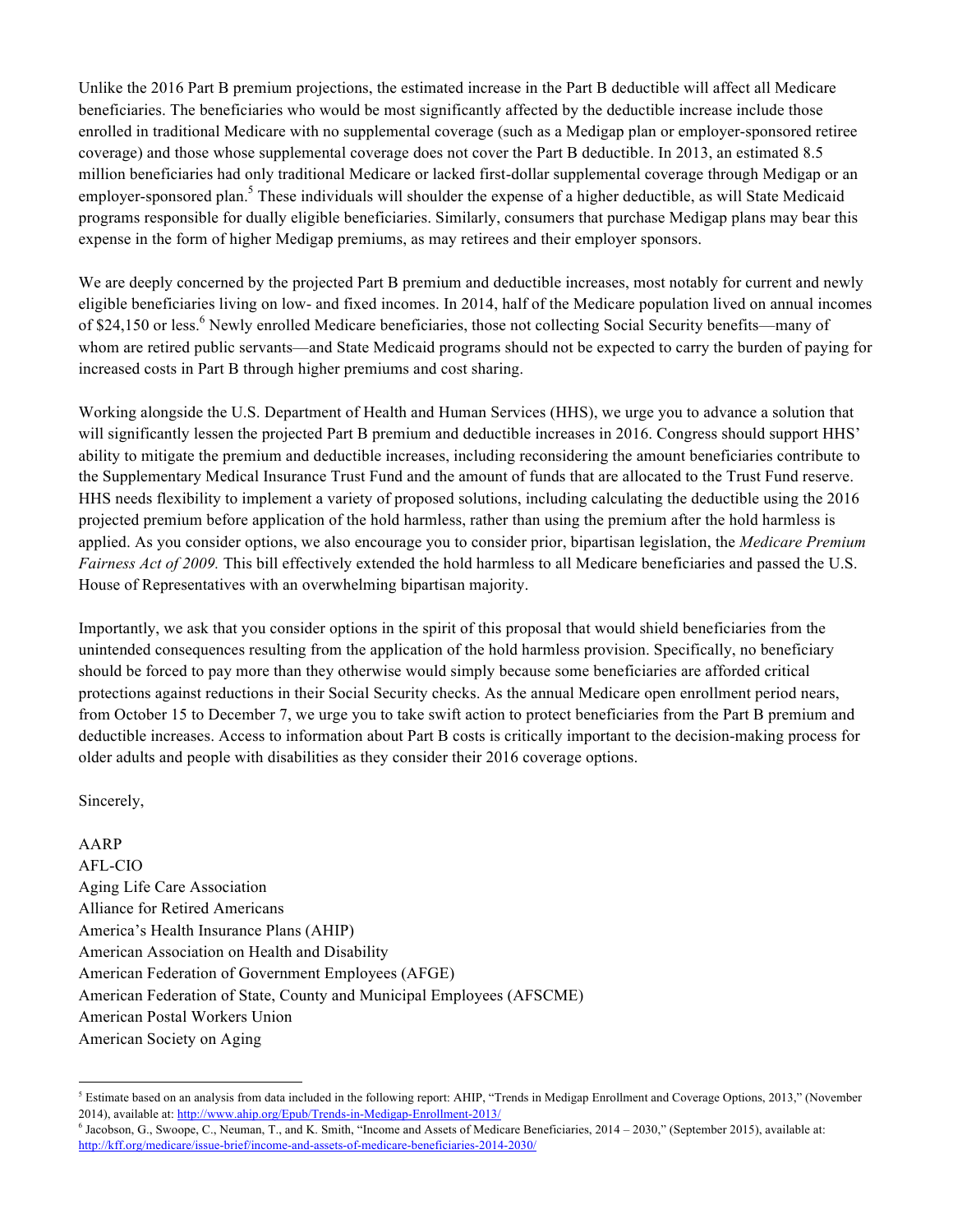Blue Cross Blue Shield Association (BCBSA) B'nai B'rith International Brain Injury Association of America Caring Across Generations Center for Medicare Advocacy, Inc. Department for Professional Employees, AFL-CIO Dialysis Patient Citizens Easter Seals Families USA Federal Managers Association Federally Employed Women International Association for Indigenous Aging International Association of Fire Fighters International Association of Machinists and Aerospace Workers International Union of Bricklayers and Allied Craftworkers International Union, United Automobile, Aerospace & Agricultural Implement Workers of America (UAW) Justice in Aging Lakeshore Foundation Lupus Foundation of America Medicaid Health Plans of America (MHPA) Medicare Rights Center Military Officers Association of America (MOAA) National Academy of Elder Law Attorneys (NAELA) National Active and Retired Federal Employees Association (NARFE) National Adult Protective Services Association National Association of Area Agencies on Aging (n4a) National Association of Federal Veterinarians (NAFV) National Association of Government Employees (NAGE) National Association of Letter Carriers National Association of Postal Supervisors National Association of Postmasters of the US National Association of Social Workers (NASW) National Committee to Preserve Social Security and Medicare National Consumer Voice for Quality Long-Term Care National Council of Social Security Management Associations (NCSSMA) National Council on Aging (NCOA) National Disability Rights Network National Education Association (NEA) National Multiple Sclerosis Society National Postal Mail Handlers Union National Respite Coalition National Rural Letter Carriers Association National Treasury Employees Union (NTEU) National Weather Service Employees Organization (NWSEO) Organization for Professional Employees of the U. S. Department of Agriculture (OPEDA) OWL—The Voice of Women 40+ Paralyzed Veterans of America Patent Office Professional Association (POPA) Professional Aviation Safety Specialists (PASS)